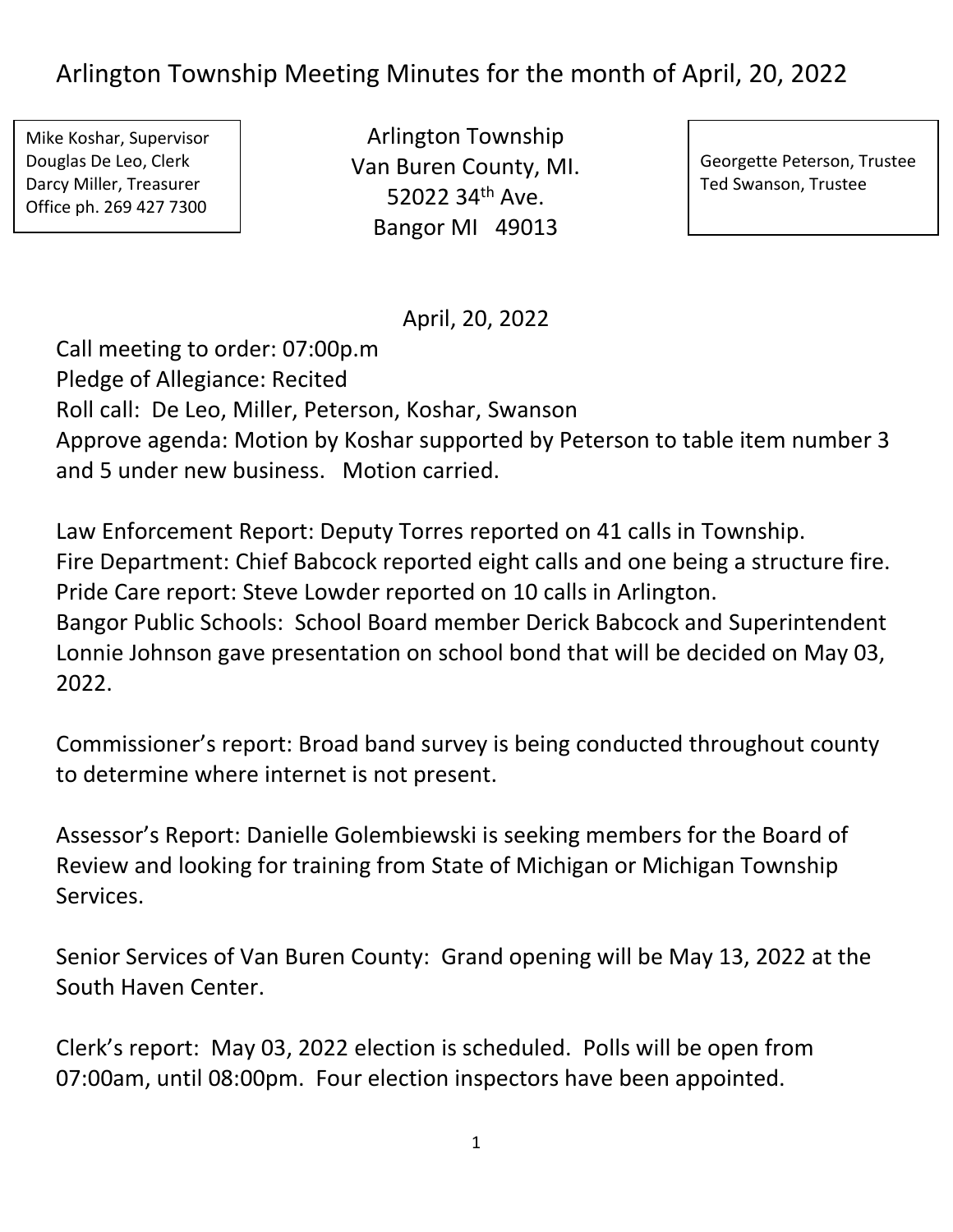Arlington Township Meeting Minutes for the month of April, 20, 2022

Supervisor's Report: Please report potholes and road problems to Mike or the Van Buren County Road Commission.

Treasurer's Report: Balance on Hand 04/01/2022 \$55,445.68, Receipts \$34,929.00, Expenditures \$71,737.82, Balance as of 04/20/2022 \$18,636.86. Treasure Miller is requesting that all invoices be submitted to her by the 10<sup>th</sup> of the month and if not they will be paid the following month.

Ron Kline, member of the Van Buren Conservation District gave a report on the services they offer.

Jill Sanborn member of the Planning Commission reported on new by-laws, meeting quarterly, lots work that is needed on zoning ordinances.

Matt Nilson announced his candidacy for State Representative from the 39th district.

Approval of Draft Minutes: March  $16<sup>th</sup>$ , budget meeting, March  $16<sup>th</sup>$  board meeting, April  $13<sup>th</sup>$  special meeting.

Motion by Ted Swanson to approve minutes, support by Georgette Peterson, motion carried.

Consent Agenda Approval: Motion by Swanson, supported Peterson to approval, motion carried.

New Business:

1. Our sheriff's deputy will be working 20 hours a week in Arlington Township on Tuesday and Wednesday.

2. Purple Valley Grow Operation has submitted a plan to planning commission on landscaping. Purple Valley will plant white pines (about 4-foot-tall) follow by willow trees and Arrow Wood Viburnum on the north side of fence and will be completed by July 2022. Motion by Swanson, supported by Koshar to accept recommendation from Planning Commission. Motion carried.